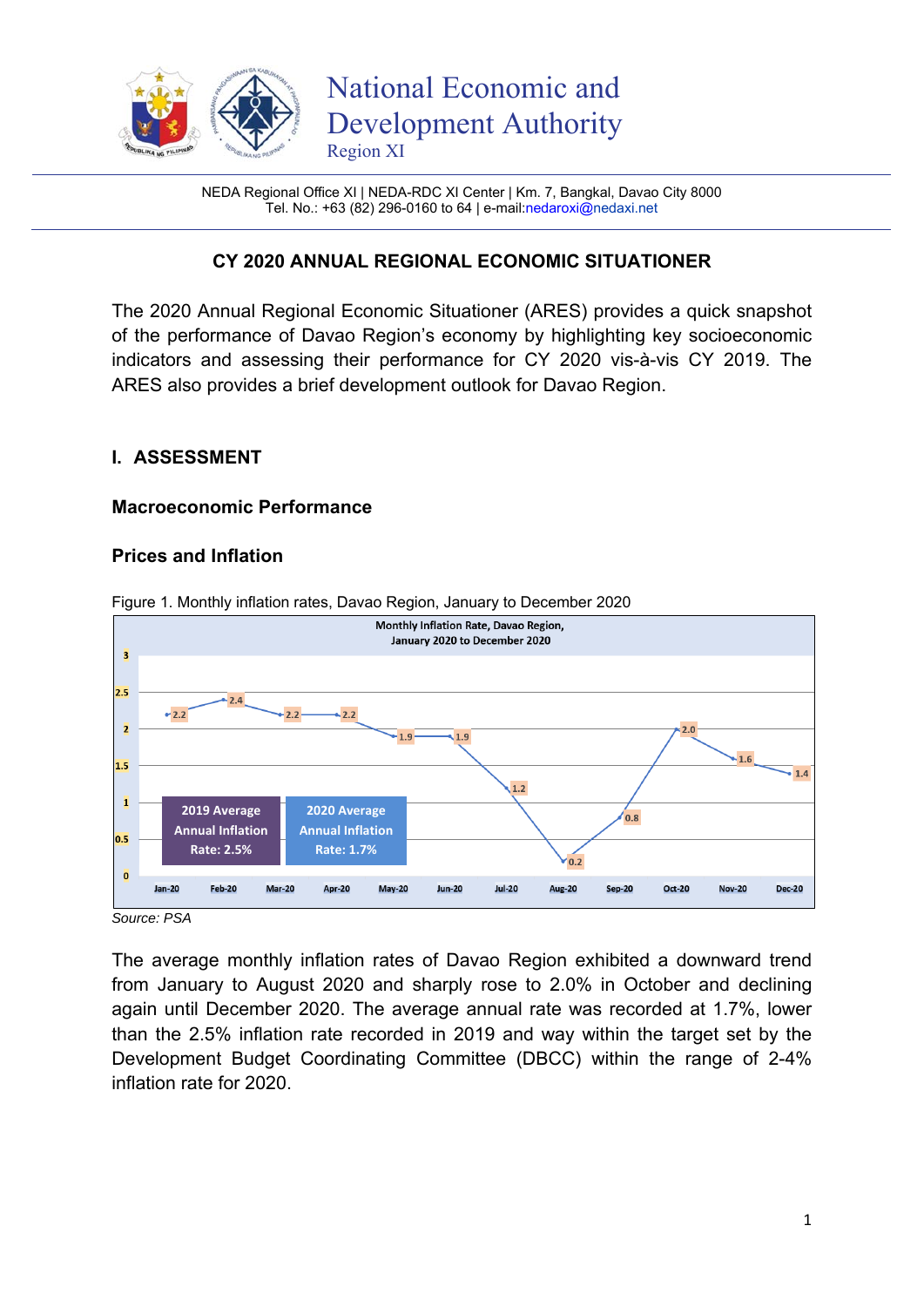| <b>Commodity</b>                                                               | 2019 | 2020  | Change      |
|--------------------------------------------------------------------------------|------|-------|-------------|
| All items                                                                      | 2.5% | 1.7%  | $(0.8)$ ppt |
| Food & Non-Alcoholic Beverages                                                 | 1.1% | 1.1%  | No change   |
| Alcoholic beverages & Tobacco                                                  | 8.0% | 12.2% | 4.2 ppt     |
| Clothing & Footwear                                                            | 3.3% | 3.1%  | $(0.2)$ ppt |
| Housing, Water, Electricity, Gas & Other<br><b>Fuels</b>                       | 4.0% | 1.5%  | $(2.5)$ ppt |
| Household<br>Equipment<br>Furnishing,<br>&<br>Routine Maintenance of the house | 4.8% | 3.7%  | $(1.1)$ ppt |
| Health                                                                         | 5.5% | 3.4%  | $(2.1)$ ppt |
| Transport                                                                      | 0.8% | 0.0%  | $(0.8)$ ppt |
| Communication                                                                  | 0.7% | 0.8%  | $0.1$ ppt   |
| <b>Recreation &amp; Culture</b>                                                | 4.3% | 1.2%  | $(3.1)$ ppt |
| Education                                                                      | 0.9% | 1.2%  | $0.3$ ppt   |
| Restaurant & Miscellaneous<br>Goods &<br>Services                              | 4.3% | 2.4%  | $(1.9)$ ppt |

Table 1. Annual Inflation Rates, by Commodity Group, Davao Region, 2019-2020

*Source: PSA* 

By commodity group, lower inflation rates were recorded for 7 out of 11 commodities in 2020, while one remained unchanged, and 3 commodities registered slightly higher inflation rates.

The lower inflation rates may be attributed to the caused temporary stoppage of businesses and work in the services and industry sectors resulting to lower demand for goods and services represented under the commodities of transport, recreation and culture, housing, water, and electricity, and furnishing and maintenance of the house, etc. The sharp rise in prices for alcoholic beverages and tobacco was attributable to the liquor ban imposed in Davao Region beginning in March 2020 under an Enhanced Community Quarantine (ECQ) due to COVID 19 pandemic.

Moreover, restrictions on the movement of persons dampened demand for travel and leisure services, restaurant services and other non-essential services, thus increase in prices for these services slowed down inflation.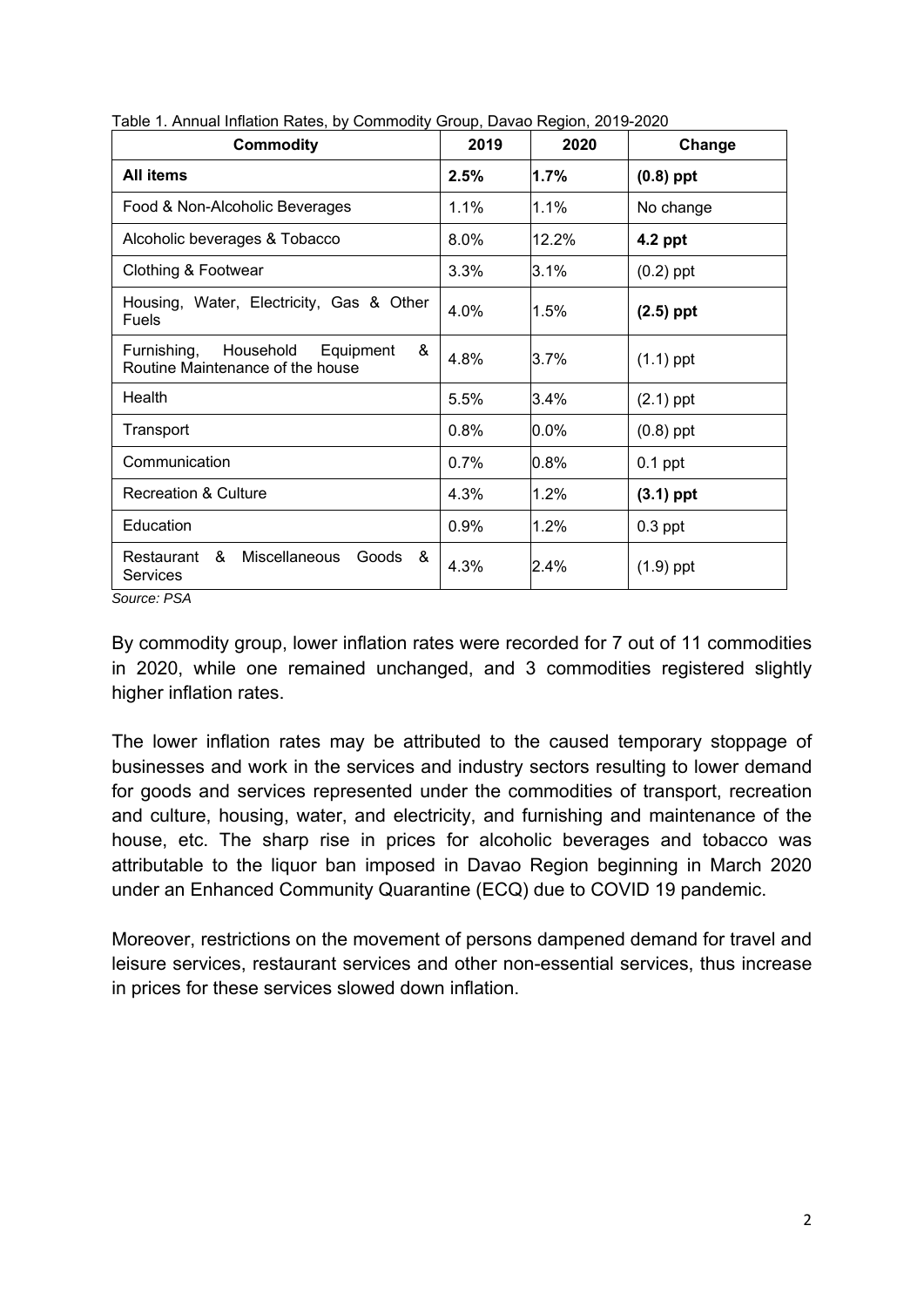# **Labor and Employment**

|                 | <b>Employment Rate</b>   |                             |               |
|-----------------|--------------------------|-----------------------------|---------------|
| Quarter         | 2019                     | 2020                        | <b>Change</b> |
| 1 <sup>st</sup> | 95.5%                    | 95.4%                       | (0.1)         |
| 2 <sub>nd</sub> | 96.9%                    | 82.1%                       | (14.8)        |
| 3 <sup>rd</sup> | 96.7%                    | 92.0%                       | (4.7)         |
| 4 <sup>th</sup> | 95.8%                    | 93.2%                       | (2.6)         |
|                 | <b>Unemployment Rate</b> |                             |               |
| Quarter         | 2019                     | 2020                        | <b>Change</b> |
| 1 <sup>st</sup> | 4.5%                     | 4.6%                        | $0.1$ ppt     |
| 2 <sub>nd</sub> | 3.1%                     | 17.9%                       | 14.8 ppt      |
| 3 <sup>rd</sup> | 3.3%                     | 8.0%                        | 4.7 ppt       |
| 4 <sup>th</sup> | 4.2%                     | 6.8%                        | $2.6$ ppt     |
|                 |                          | <b>Underemployment Rate</b> |               |
| Quarter         | 2019                     | 2020                        | <b>Change</b> |
| 1 <sup>st</sup> | 14.6%                    | 14.2%                       | $(0.4)$ ppt   |
| 2 <sub>nd</sub> | 7.9%                     | 20.9%                       | 13 ppt        |
| 3 <sup>rd</sup> | 12.1%                    | 9.2%                        | $(2.9)$ ppt   |
| 4 <sup>th</sup> | 9.3%                     | 9.0%                        | $(0.3)$ ppt   |

Figure 2. Employment and Underemployment Rates, Davao Region, 2019-2020

*Source: PSA* 

In terms of employment statistics, the Region's employment rates were generally high, except during the  $2<sup>nd</sup>$  quarter of 2020 when the enhanced community quarantine was imposed. During this time, the employment rate declined to 82.1%, or 14.8 percentage points lower than the employment rate recorded one year ago. Consequently, unemployment rate increased to 17.9% and underemployment rose to 20.9%.

The pandemic resulted to non-hiring particularly in the services sector and shorter working hours with lesser compensation as part of the measures employed by the establishments to mitigate further losses during the  $2<sup>nd</sup>$  quarter and  $3<sup>rd</sup>$  quarters of 2020. In particular, the imposition of the ECQ continued in April, and was extended in Davao City until May 15, 2020, as the City was still considered high-risk for COVID-19 infection.

In terms of the impact of the COVID-19 pandemic to the regional economy, as of December 31, 2020, the Department of Labor and Employment reported that 1,087 establishments retrenched 18,470 workers. Further, 119 establishments in the Region permanently closed which displaced 2,122 workers due to following reasons: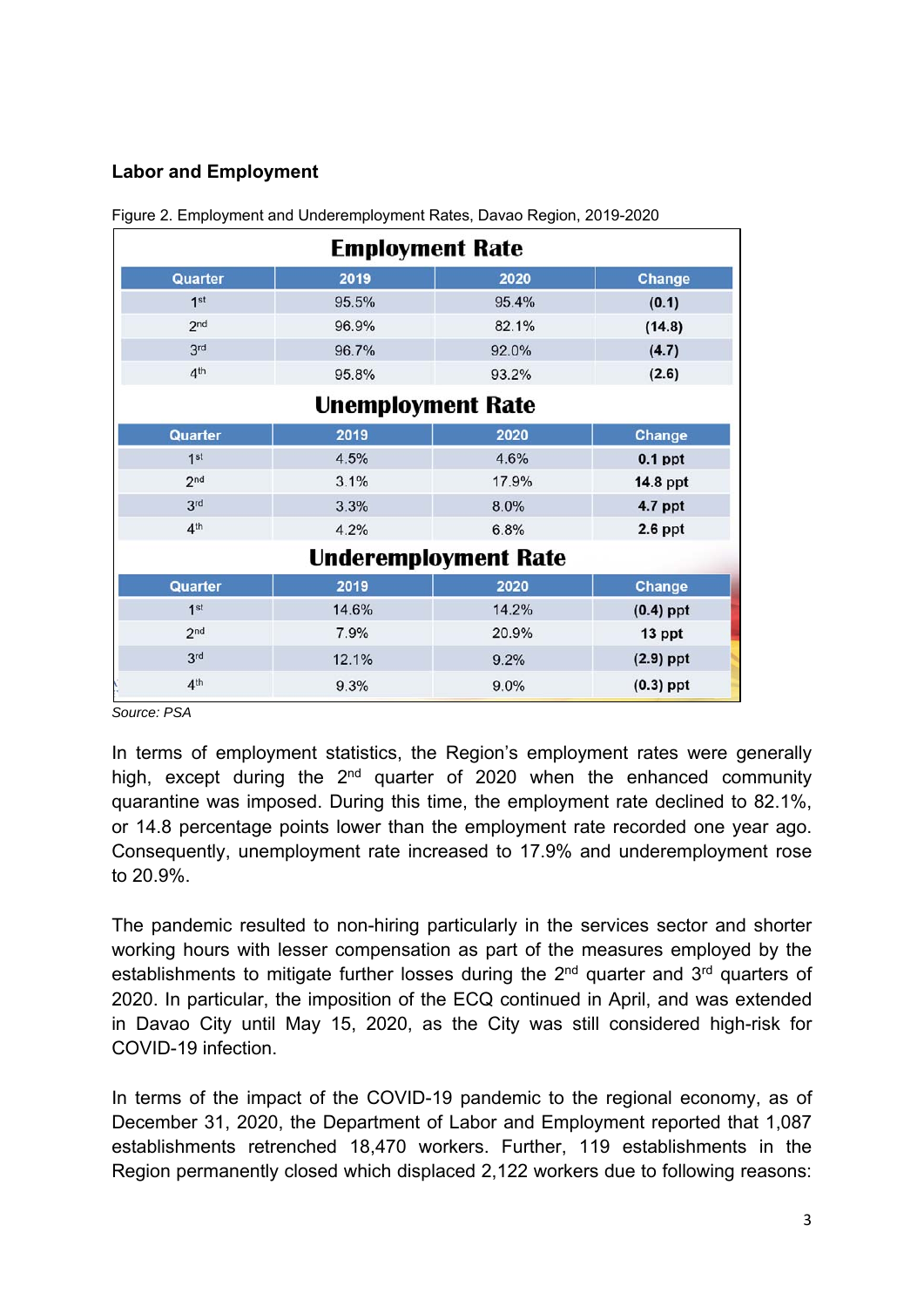a) downsizing of establishments; b) financial losses suffered by the companies; and c) redundancy of functions.

The top three (3) industries that reported retrenchment of workers and closure belong to the Service Sector, viz: 1) Administrative and Support Services; 2) activities of membership organizations, repair of computers and personal and household goods, and a variety of personal service activities; and 3) Accommodation and Food Service Activities.

# **Investments**



Figure 3. BOI-registered Project Commitments, Davao Region, 2019-2020

*Source: BOI Davao* 

In terms of investments, Davao Region experienced setbacks due to the Covid-19 pandemic.

For 2020, the Board of Investments or BOI approved a total of 4.95 billion pesos worth of projects, 40 percent lower as compared to the 8.25 billion worth of projects registered in 2019.

The BOI registered nine (9) new projects covering the following activities: manufacturing; real estate; agriculture, forestry and fishing; Accommodation & Food Service Activities; and Administrative and Support Service Activities. Five (5) projects are in Davao City; two (2) in Davao del Norte and one (1) each in Davao del Sur and Davao Oriental.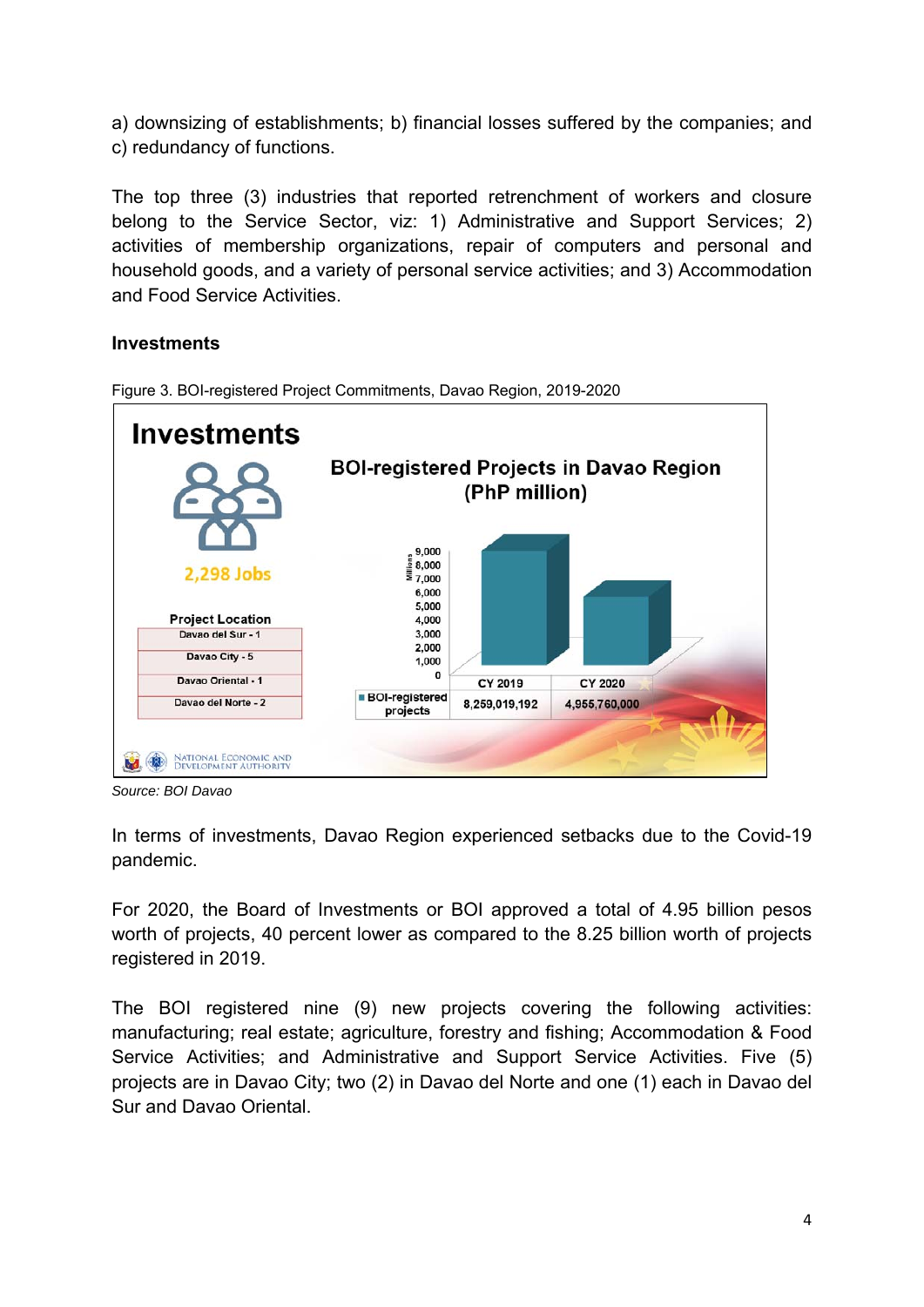Six out of the nine projects are 100% Filipino owned; one project is 100% Americanowned while the rest is a mix of either Filipino, Chinese and British ownership. Collectively, the projects are expected to generate 2,298 jobs.

# **Sectoral Growth Drivers**

# **Agriculture**

Figure 4. Volume of Palay and Corn Production, Davao Region, January-September, 2019-2020



*Source: PSA XI* 

In terms of the performance of the Agriculture sector, shown on screen are the production levels of Palay and Corn during CY 2020. It may be noted that the production of Palay increased by 3.64% or 16,395 metric tons (mt) as of CY 2020. Moreover, the production of white and yellow corn also increased in the similar period by 7.98% or 14,471 mt and 4.17% or 2,642 mt, respectively.

For palay production, the improved performance can be partly attributed to intensified efforts to provide farmers with access to high quality seeds and fertilizers under DA XI's Rice program.

Prices of rice in 2020 was relatively stable, prices for the well-milled and regularmilled rice ranges from PHP 39-43 and PHP 35-39, respectively. It was also observed that prices of rice declined in the last quarter of 2020. The Rice stocks inventory as of December 1, 2020 was at 2,766 thousand mt which was a decline of 10.7 percent from the previous year's level of 3,098 thousand mt. Nonetheless, the NFA has maintained a steady inventory of rice to meet the consumption requirements of the region.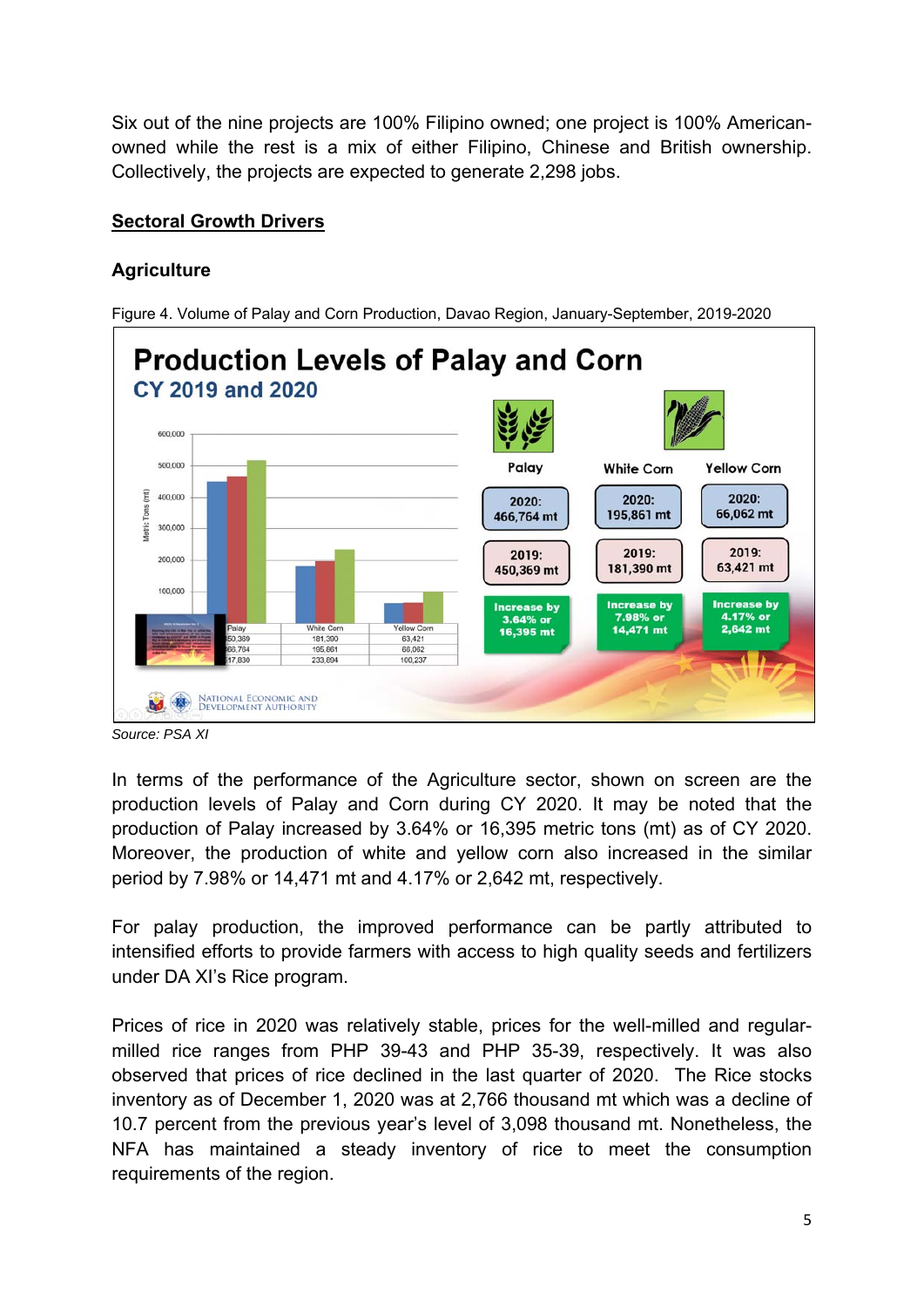



*Source: PSA XI* 

On the other hand, the Region's livestock and poultry production fell short of target for CY 2020 except for goat production. For livestock, both the cattle and hog production have declined by 11.62% or 1,562 metric tons (mt) and 3.66% or 5,703 mt, respectively, while goat production increase by 1.11% or 65 mt. Moreover, for poultry production, chicken and chicken eggs have also decreased by 8.27% or 6,710 mt and 4.79% or 1,517 mt, respectively.

This underperformance may be attributed to disruption of supply and value chain as a result of the community quarantine imposed nationwide in the first half of 2020 due to the COVID-19 pandemic that affected agricultural-related activities. In addition, the unfavorable climatic condition continues to affect the livestock and poultry productivity. Moreover, the decline in the hog production may attributed to the impact of the African Swine Fever (ASF) in most farms in Region XI.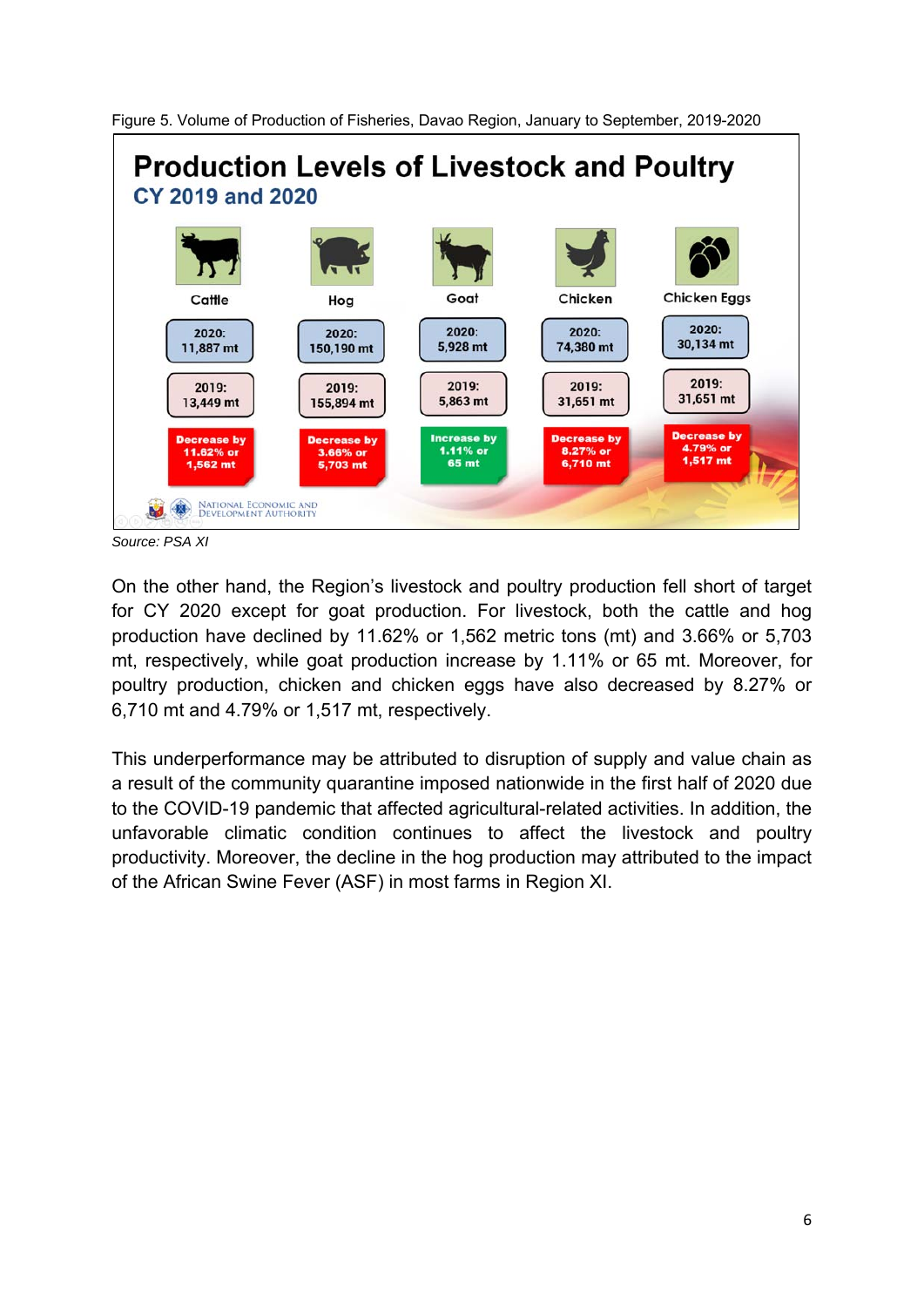

Figure 6. Volume of Livestock and Poultry Production, Davao Region, January-September,2019-2020

*Source: PSA XI* 

For the fisheries subsector, only the aquaculture production posted an increase of 7.80% or 1,876 mt in the CY 2020. The production levels of commercial and municipal subsector decreased by 33.44% or 833 mt and 17.17% or 3,727 mt, respectively.

#### **Tourism**

The tourism sector was considered as the most vulnerable from the effects of the pandemic such as cancellation of flights, travel restrictions and closure of borders to control the spread of the virus.



Figure 7. Tourism sector statistics, Davao Region, January-September, CY 2019-2020

*Source: DOT XI*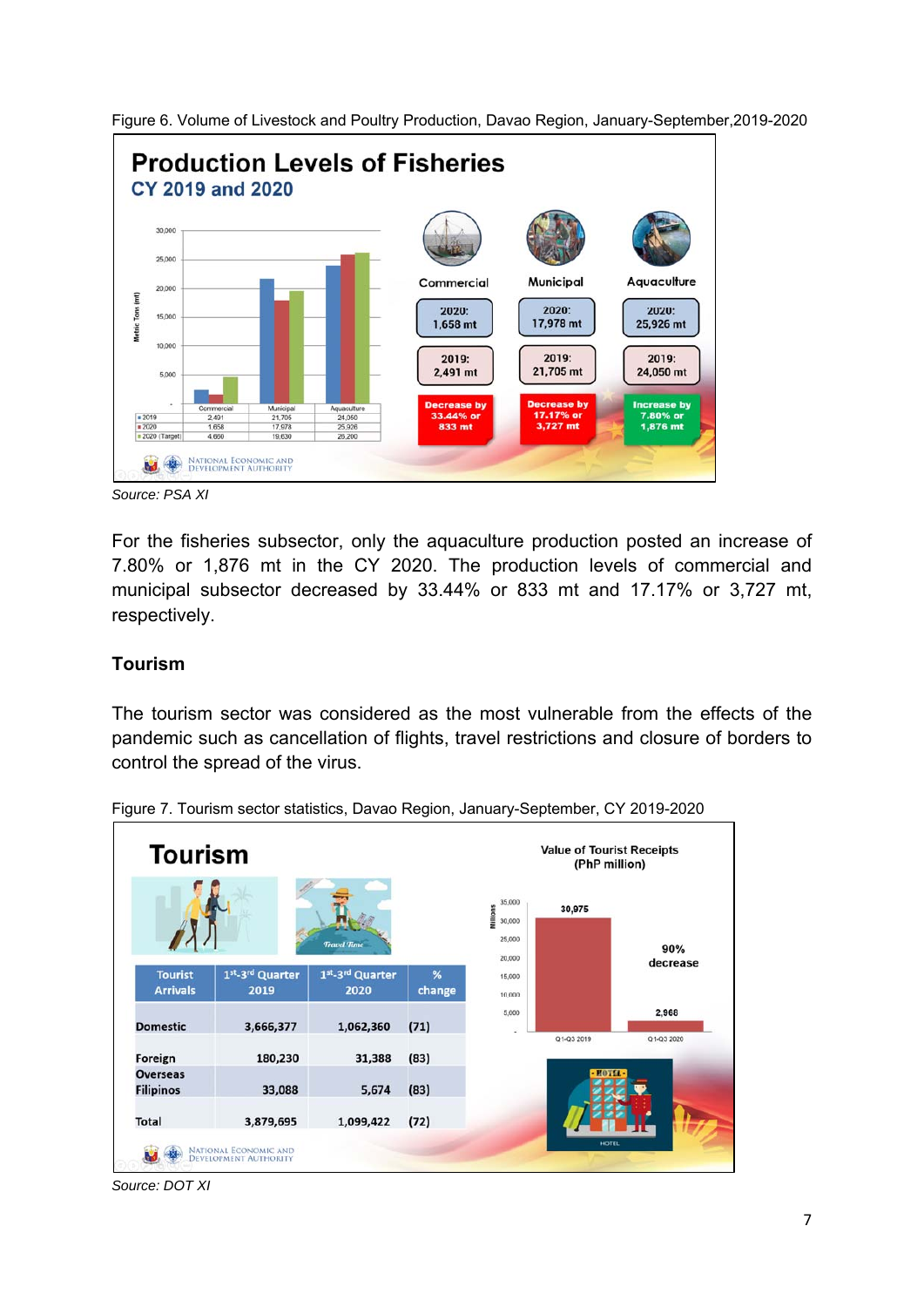Tourist arrivals declined by as much as 72 percent for the first three quarters of 2020 compared to the same period last year, with only about 1.09 million tourist arrivals recorded. Domestic tourists comprise the majority of tourist arrivals in 2020, followed by foreign tourists and overseas Filipinos. Majority of foreign tourists visiting Davao Region are from the USA, China, Japan, South Korea, and India.

With lesser number of tourists, value of tourist receipts also decreased by 90 percent, from 30.1 billion pesos during the first three quarters of 2019 to only 2.96 billion pesos during the same period in 2020.

# **Social Development Sector**



Figure 8. Human Capital Development Selected Indicators, Davao Region, CY 2019-2020

*Source: DOH XI* 

As of the 3<sup>rd</sup> Quarter of 2020, Infant Mortality Rate, Under-5 Mortality Rate, and Skilled Birth Attendance for Davao Region all surpassed their CY 2020 Targets. The Maternal Mortality Rate per 100,000 live births is at 93.6%, which is below the CY 2020 target.

The four indicators shown on screen are tagged under Sustainable Development Goal 3, Ensure healthy lives and promote well-being for all at all ages.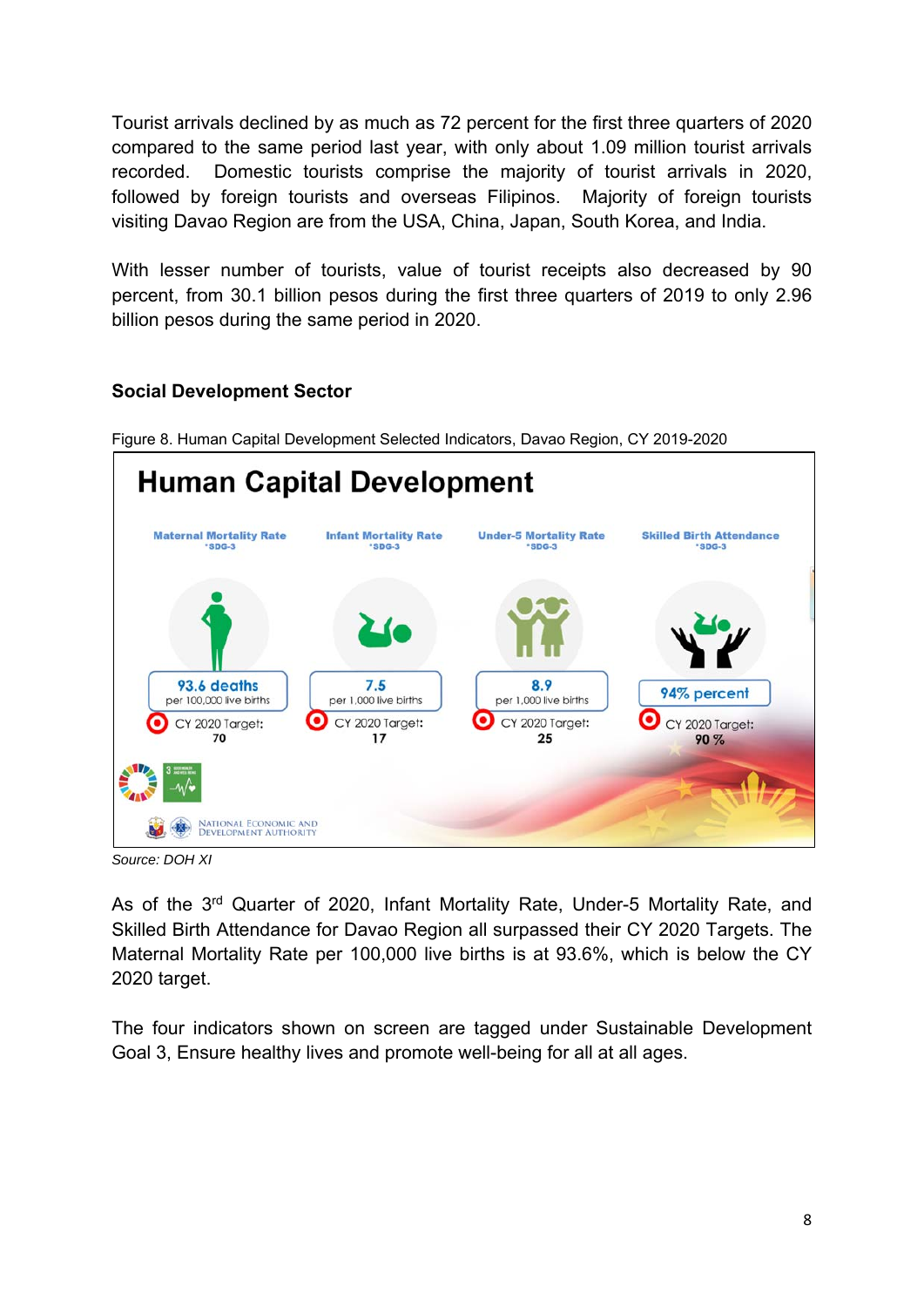| Figure 9. Education Sector Selected Indicators, Davao Region, CY 2019-2020 |  |
|----------------------------------------------------------------------------|--|
|----------------------------------------------------------------------------|--|

| <b>Indicator</b>           | <b>End-of-Plan Target</b><br>(CY 2022) | CY 2020 Annual<br><b>Target</b> | CY 2020 Actual<br><b>Accomplishment</b> |
|----------------------------|----------------------------------------|---------------------------------|-----------------------------------------|
| Net enrollment rate:       |                                        |                                 |                                         |
| Kindergarten               | 100%                                   | 99.00                           | 60.45                                   |
| Elementary                 | 100%                                   | 98.70                           | 93.87                                   |
| Junior HS                  | 100%                                   | 82.40                           | 85.44                                   |
| Senior HS                  | 100%                                   | 50.00                           | 41.53                                   |
| <b>School Leaver Rate:</b> |                                        |                                 |                                         |
| Elementary                 | 0.00                                   | 0.55                            | 1.09                                    |
| Junior HS                  | 0.37                                   | 5.23                            | 6.18                                    |
| Senior HS                  | 0.00                                   | 6.00                            | 5.69                                    |
| <b>Completion rate:</b>    |                                        |                                 |                                         |
| Elementary                 | 97.00                                  | 97.00                           | 95.29                                   |
| <b>JHS</b>                 | 90.00                                  | 90.00                           | 81.51                                   |
| <b>SHS</b>                 | 85.00                                  | 85.00                           | 72.25                                   |

*Source: DEPED XI* 

On the Education subsector, only the Junior High School net enrolment rate has met its CY 2020 target.

DepEd XI reported that the deviations in the actual accomplishments under the net enrolment rate is due to the age requirement implementation during enrolment in the Kindergarten, Elementary and High school levels. In terms of School Leaver Rate, only the Senior HS has met its CY 2020 target. Further, the Completion Rate at all levels are below their CY 2020 targets.

| <b>Total Crime Incidents</b>                     |        |                                               |                      |  |
|--------------------------------------------------|--------|-----------------------------------------------|----------------------|--|
| <b>Peace and Order</b><br><b>Indicator (POI)</b> | 2019   | 2020                                          | % Change             |  |
| Index Crime <sup>1</sup>                         | 2,843  | 1,707                                         | $-40%$               |  |
|                                                  |        |                                               |                      |  |
| Non-Index Crime <sup>2</sup>                     | 12,394 | 14,432                                        | 16%                  |  |
| <b>Peace and Order</b><br><b>Indicator (POI)</b> | 2019   | <b>Crime Solution Efficiency Rate</b><br>2020 | Increase/ (Decrease) |  |

Figure 10. Public Order and Safety Selected Indicators, Davao Region, CY 2019-2020

*Source: PNP XI*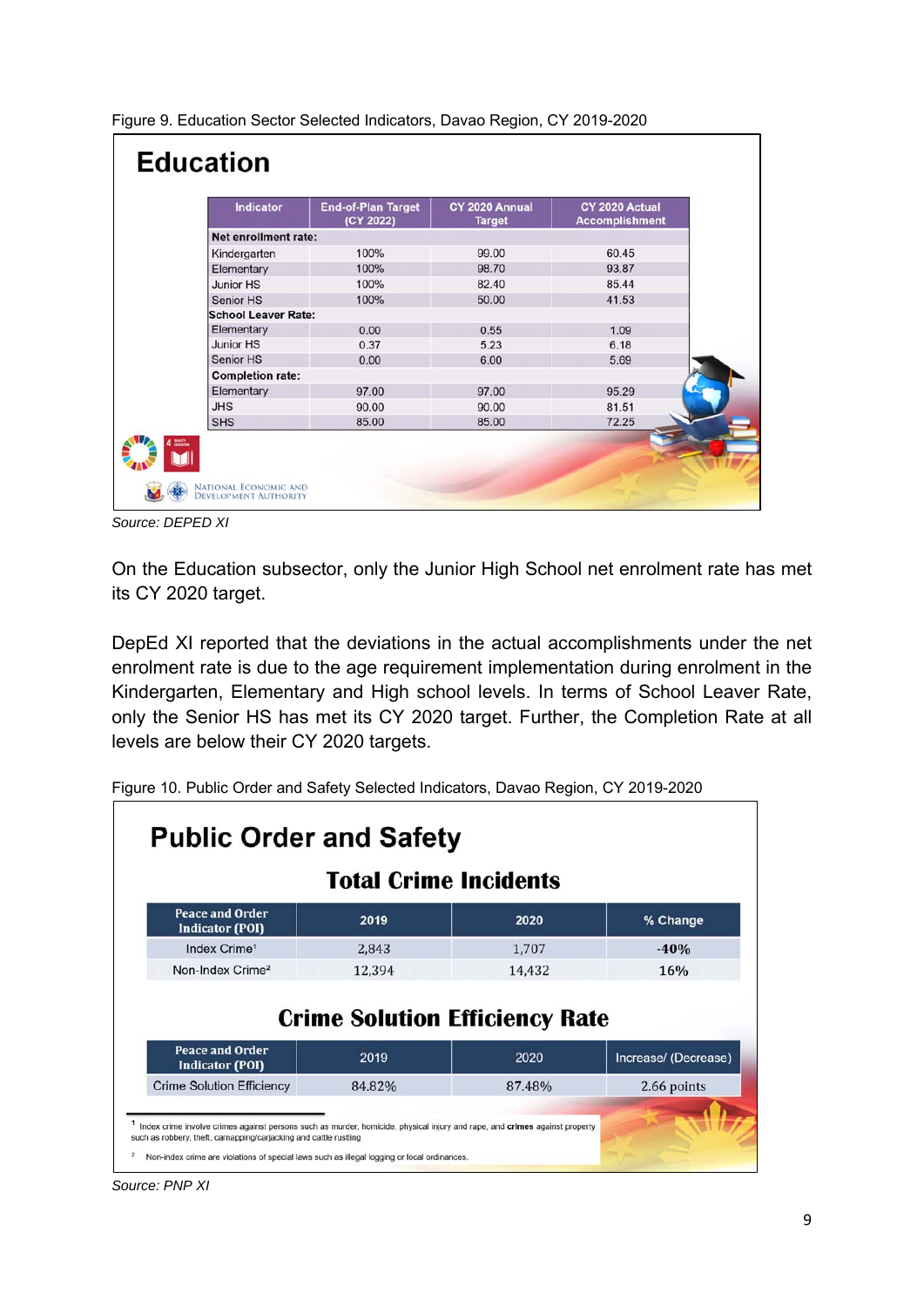In terms of Public Order and Safety, a 40% decrease from the index crime but a 16% increase in non-index crime volume were recorded in 2020 as more violators of the special laws were apprehended

The decrease in index crime volume was due to the strict lockdown measures imposed throughout the Region, which prohibited non-essential travels and thereby, limited the movement of persons. While the pandemic may have restricted movement of persons, police operations against criminality and regular strong law enforcement operations were sustained.

However, the non-index crime volume increased compared to the previous year's record.

In terms of crime solution efficiency (CSE), which refers to the percentage of solved cases out of the total number of crime incidents handled by the PNP XI in a given period of time, the Region had 87.48% CSE rate during the CY 2020, higher by 2.66 percentage points from its rate in CY 2019. This better performance is due to the sustained visibility of the police force, particularly in response to COVID-19 during the quarantine period.

| 2019                               | 2020                               | Increase/ (Decrease)                                                                                                           |
|------------------------------------|------------------------------------|--------------------------------------------------------------------------------------------------------------------------------|
| 55 Barangays out of 61<br>targeted | 17 Barangays out of 28<br>targeted | $-29%$                                                                                                                         |
|                                    |                                    |                                                                                                                                |
| 2019                               | 2020                               | Increase/ (Decrease)                                                                                                           |
|                                    |                                    | <b>Public Order and Safety</b><br><b>CPP-NPA-NDF (CNN) Affectation in Barangays</b><br><b>Violent Incidents Involving NPAs</b> |

Figure 11. CPP-NPA-NDF Affectation in Barangays, Davao Region, CY 2019-2020

In terms of insurgency affectation, the  $10<sup>th</sup>$  Infantry Division of the Philippine Army was able to clear 17 barangays in CY 2020, which was about 61% of the targeted number of cleared barangays for the year. This is 29% lower than the previous year's performance which was 90% accomplishment. However, the Philippine Army was able to decrease the number of violent incidents involving the armed groups from 20 violent incidents in CY 2019 to 11 violent incidents in CY 2020.

*Source: 10ID, PA*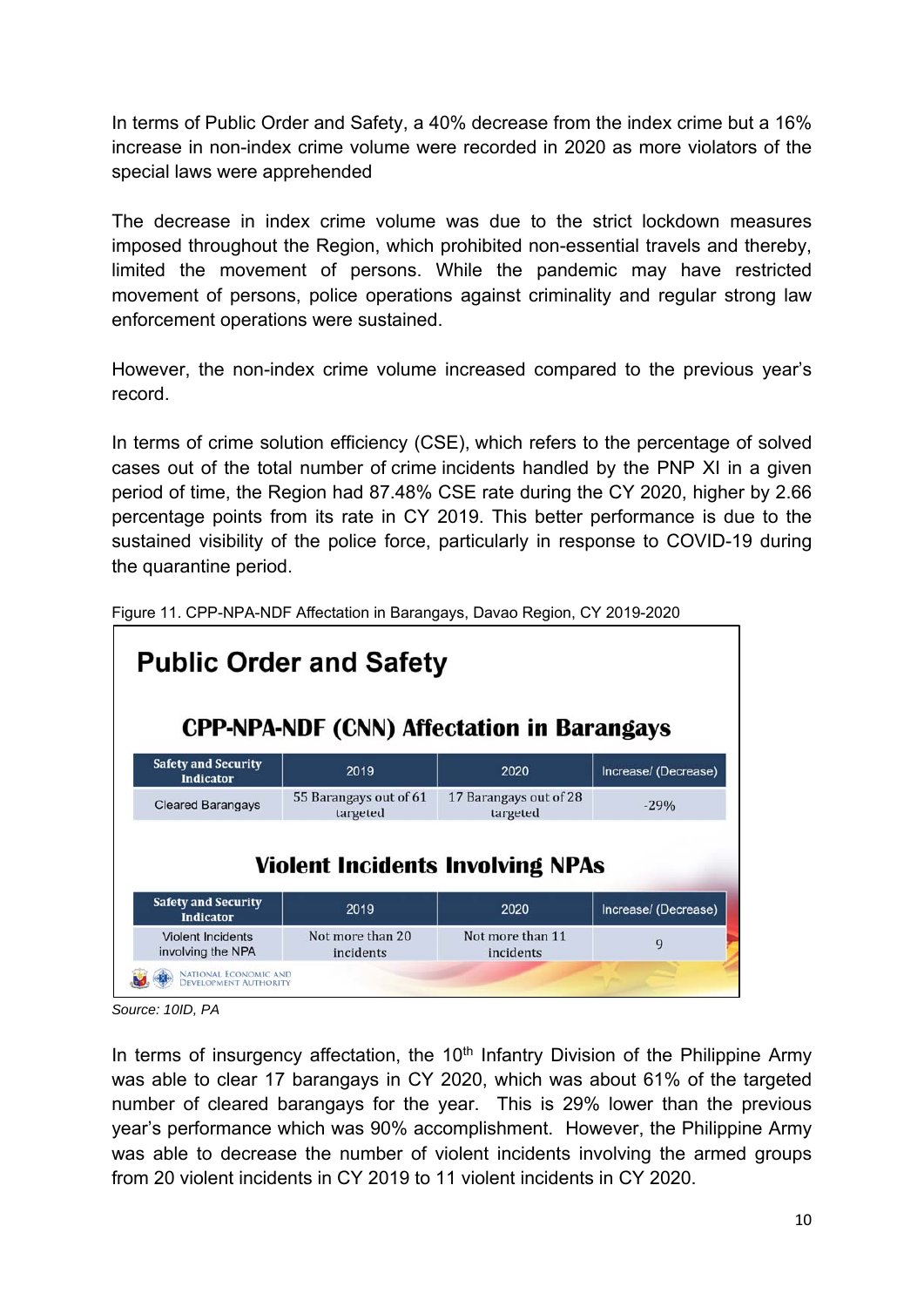The declining number of armed encounters of government forces with the NPA was attributed to the localization of EO 70 or the Whole of Nation Approach in ending insurgency. The intensified and focused military operations, and the implementation of Community Support Programs (CSPs) have simultaneously addressed the white areas which greatly affected the conditions of the communist-terrorist group (CTG).

# **Infrastructure**

Figure 12. Completed Infrastructure Projects, CY 2020

| Project Desk Monitoring (completed projects 1Q-3Q 2020) |                           |         |                                            |         |  |
|---------------------------------------------------------|---------------------------|---------|--------------------------------------------|---------|--|
| Location                                                | No. of<br><b>Projects</b> | % share | <b>Total Project Cost</b><br>(in Php '000) | % share |  |
| Davao de Oro                                            | 40                        | 29.85%  | 2,100,444.20                               | 22.07%  |  |
| Davao City                                              | 30                        | 22.39%  | 3,453,421.27                               | 36.29%  |  |
| Davao del Sur                                           | 19                        | 14.18%  | 975,625.90                                 | 10.25%  |  |
| Davao del Norte                                         | 16                        | 11.94%  | 1,239,177.00                               | 13.02%  |  |
| Davao Occidental                                        | 10                        | 7.46%   | 507.335.14                                 | 5.33%   |  |
| Davao Oriental                                          | $\overline{7}$            | 5.22%   | 1.202.054.70                               | 12.63%  |  |
| Davao de Oro &<br>Davao del Sur                         | 1                         | 0.75%   | 298.25                                     | 0.00%   |  |
| Regionwide                                              | 11                        | 8.21%   | 37,610.00                                  | 0.40%   |  |
| <b>Grand Total</b>                                      | 134                       | 100%    | 9,515,966.46                               | 100%    |  |

*Source: RPMC XI Project Monitoring Report* 

As of the 3<sup>rd</sup> quarter of 2020, the Regional Project Monitoring Committee (RPMC) XI monitored 134 completed projects with an aggregate cost of PhP 9.516 billion. Majority of these projects include the construction of new, improvement and repair of existing roads.

The major infrastructure projects in Davao Region completed in 2020, are as follows:

- a) Panabo Flyover Project which is a component of the French-Assisted "Mega Bridges for Urban and Rural Development Project" with a total project cost of PhP 480 million including road improvements. This project was completed on February 7, 2020 and was officially opened to the public on July 16, 2020.
- b) The Tagum Bulk Water Supply Project was implemented through a Joint Venture Company (Tagum Water Company, Inc.) between the Tagum Water District and Davao del Norte Water Infrastructure Company Inc. The project has a total investment cost of PhP 527 million. The project was completed on July 17, 2019, the commissioning ended on April 14, 2020 and started operations on May 18, 2020.
- c) The Mindanao 230kV Transmission Backbone is a component of the Mindanao-Visayas Interconnection Project (MVIP) of the National Grid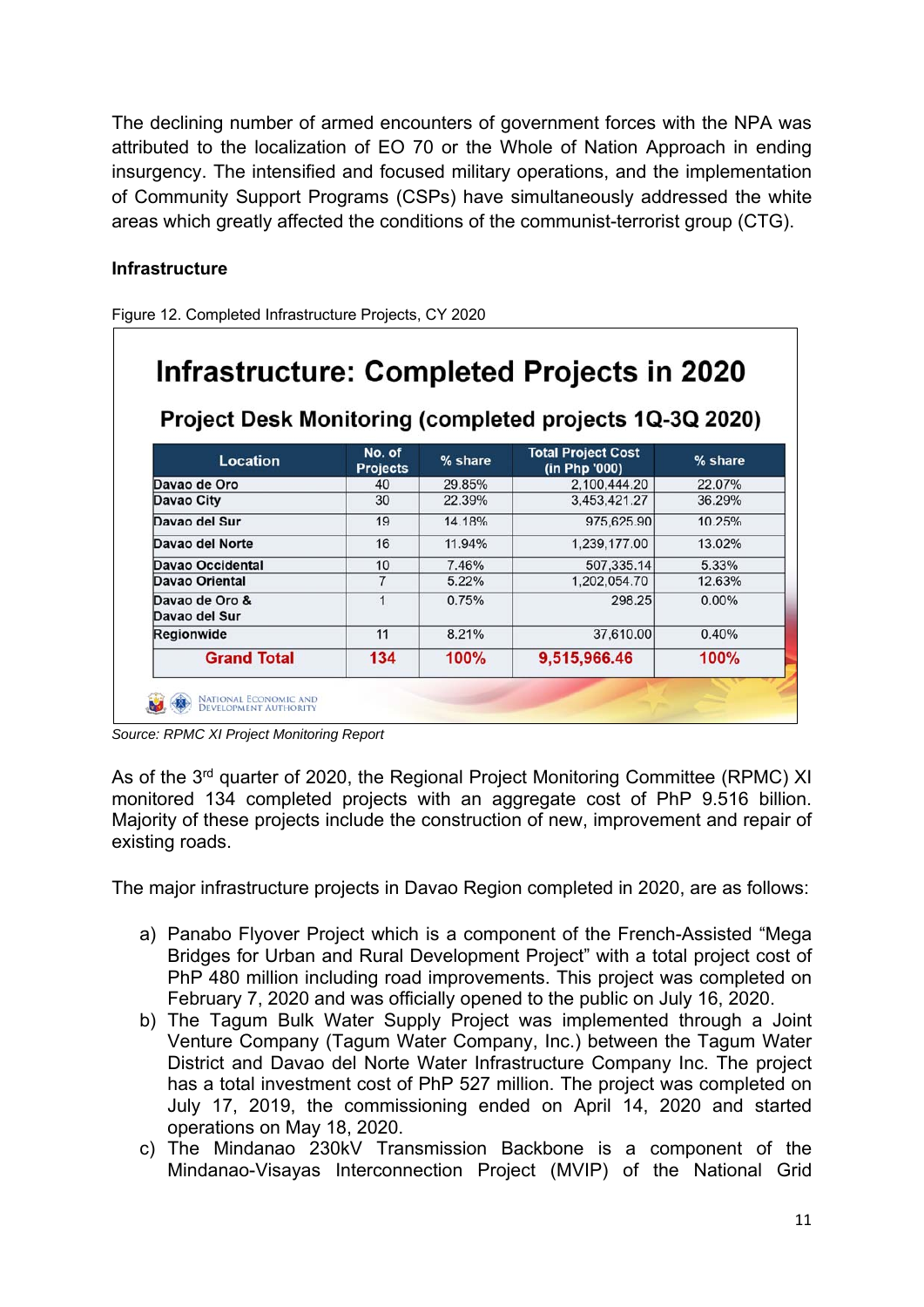Corporation of the Philippines (NGCP). The completion of these transmission lines in the previous year was made possible amidst the challenges, including mobility restrictions and stringent health protocols, due to the CoViD-19 pandemic. These energized transmission lines shall secure the transmission service in the Region.

### **II. DEVELOPMENT OUTLOOK**

The prospects for the Philippine economy as a whole in 2021 are encouraging. With the continuous calibrated reopening of businesses and mass transportation, and the relaxation of age group restrictions, we expect more economic activities in the months ahead. This will lead to a strong recovery before the end of the year, when the government will have rolled out immunization program against COVID-19 for a majority of our people. The government has allocated 72.5 billion pesos for 2021 to provide vaccines to at least 50 million Filipinos.

The Development Budget Coordination Committee (DBCC) of the NEDA Board estimates that the economy will grow by 6.5 to 7.5 percent in 2021 and by 8 to 10 percent in 2022. The Duterte administration's efforts to increasingly open the economy while taking resolute steps to fast-track the vaccination program and keep the COVID-19 caseload to the lowest level possible, would boost business and consumer confidence that are crucial to a robust economic recovery.

Alongside the prospects for a mass vaccination program, the higher government spending through the Bayanihan II and the 2020 and 2021 budgets, as well as the swift congressional approval of key legislative bills would underpin economic recovery this year and onwards.

The speedy implementation of Bayanihan II, coupled with the extension of Bayanihan II to June 30, 2021 and the 2020 budget to December 31, 2021 will allow the government to spend some 195.3 billion pesos more in 2021. This translates to additional fiscal stimulus of around one percent of GDP in 2021.

Under the General Appropriations Act for 2021, the national budget amounts to around 4.5 trillion pesos or about 21.4 percent of the GDP. This includes a budget of 1.1 trillion pesos for infrastructure. With a multiplier of 2.27, meaning every peso spent creates another 1.27 pesos, some 1.7 million jobs can be created to accelerate the recovery. Timely implementation of infrastructure and other development projects will have the biggest impact on our recovery prospects.

The Corporate Recovery and Tax Incentives for Enterprises (CREATE) bill shall boost after-tax corporate income, leaving more funds for job creation and firm expansion to aid in the recovery of the businesses from the pandemic. The CREATE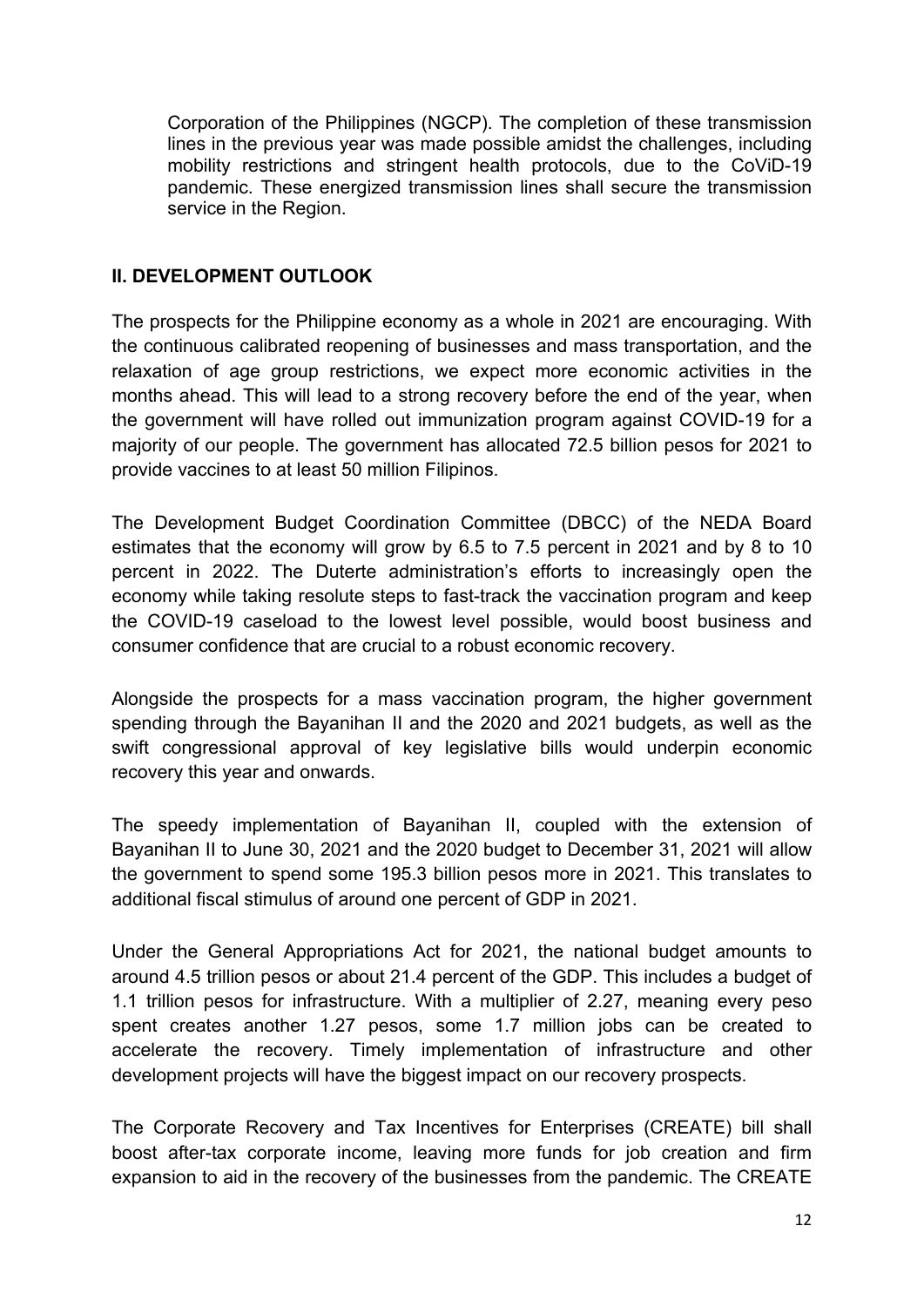Bill shall contribute 133 billion pesos worth of fiscal incentives in 2021. This is equivalent to 0.67 percent of GDP.

Another recovery measure was the recent enactment of Republic Act No. 11523 or the Financial Institutions' Strategic Transfer (FIST) will boost banks' capacity to free up capital and funds to lend to more businesses facing liquidity issues. According to the Bankers' Association of the Philippines (BAP), this can free up some 700 billion pesos in capital to potentially provide up to 3.01 trillion pesos in additional lending.

On the other hand, the swift passage of Government Financial Institutions Unified Initiatives to Distressed Enterprises for Economic Recovery (GUIDE) Bill will help strategically important companies by addressing solvency issues.

# *Development prospects for Davao Region in 2021 include the following*:

An uptick in inflation rate is expected due to the rising prices of food and petroleum products experienced starting January 2021 resulting from the spike in oil prices in the world market.

The employment statistics are expected to improve due to resumption of businesses but these may still be at lower levels compared with the pre-COVID employments rates recorded in early 2020.

The Department of Trade and Industry expressed optimism on the business outlook for 2021 as government continue to implement recovery programs. Inflow of foreign direct investments is expected to pick-up given a more proactive, targeted investment promotion strategy in enticing foreign investors to relocate to the Philippines or expand their services and products. The country's new international investment promotion brand, dubbed as "Make It Happen in the Philippines," which was launched in November last year, is primarily designed to generate more investments. It targets investors in 18 markets in Asia-Pacific, Europe and America.

As one of the most adversely affected sectors, the Tourism Industry shall recover through the measures imposed by the DOT together with the LGUs which ensures the gradual but safe re opening of the TREs. This is also complemented by the private sector through innovative measures utilizing available technology.

Domestic tourist arrivals and receipts will remain low for FY 2021 since some of the destinations are not yet open and ready to accept guests/tourists. The industry would recover by the year 2022, after the vaccination program shall have been fully rolled out.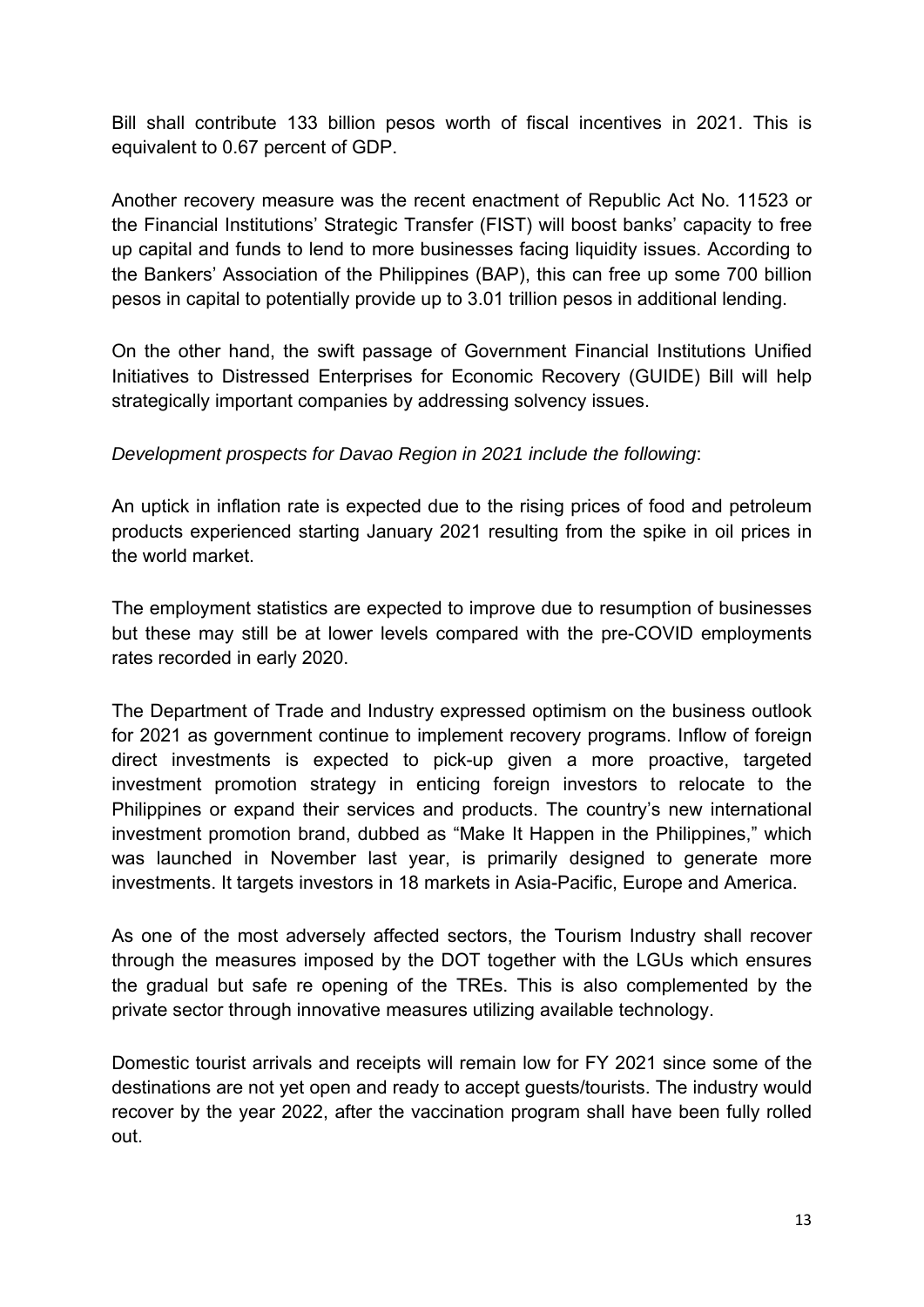Domestic tourism is expected to lead the recovery of the country's tourism industry with Filipino travelers expecting to go to destinations closer to home and spending less amid lingering health concerns caused by the COVID-19 pandemic. Domestic travel will be the main priority as fewer people are likely to travel internationally in the near future. This is due to reduced incomes and travel budgets in view of the pandemic's impact on the economy. *(Source: DOT Central Office).* 

With this, the Department of Tourism, together with other national government agencies, local government units (LGUs) and the private sector is implementing the Tourism Response and Recovery Plan and Tourism Development Plan with the end view of gradually reviving the tourism industry.

For the outlook on human development, health and education, the passage of Republic Act 11510 last December 23, 2020, otherwise known as the Alternative Learning System Law, or ALS Law, shall provide adequate support to ensure that more out-of-school youth will have access to quality basic education. The timely passage of the ALS law shall have a positive net effect on Davao Region's enrolment and completion rates, even amid the pandemic. Relatedly, President Rodrigo Duterte recalled his earlier approval of the pilot implementation of face-toface classes under low-risk areas in view of the uncertainties and unconfirmed developments on the new strain of the CoVID-19 virus. Nonetheless, The Regional Development Council XI has passed a resolution enjoining relevant offices, such as the DICT, NTC, DOST, and Davao Region LGUs, to further support DepEd XI's continued implementation of Distance Learning Delivery Modalities. More on the CoVID-19 including the Vaccination roll-out programs will be presented later by DOH XI.

For sustained peace and order condition in the Region, the creation of the Metropolitan Davao Police Task Force or MDPTF, by the Police Regional Office XI, is a crucial mechanism to effectively address peace and order issues in the the Metro Davao area. This police task force was activated on October 23, 2020 as a transitory unit of the Philippine National Police for the Metro Davao Area.

The passage of the House Bill No. 7348, entitled, "An Act Institutionalizing the Revitalized Barangay Police Program of the Philippine National Police and Appropriating Funds Therefore". The deputization of *barangay tanods* shall be a good force multiplier in the implementation of the peace and order plan for the Region. PRO 11 has developed a framework and revitalized the concept of the Pulis sa Barangay in November 2019 and launched it in January 2020.

Further, the anticipated implementation of Barangay Development Programs (BDPs) in 215 NPA cleared-Barangays in Davao Region in March 2021 shall positively pave the way in ending local communist armed conflict as espoused in EO 70. The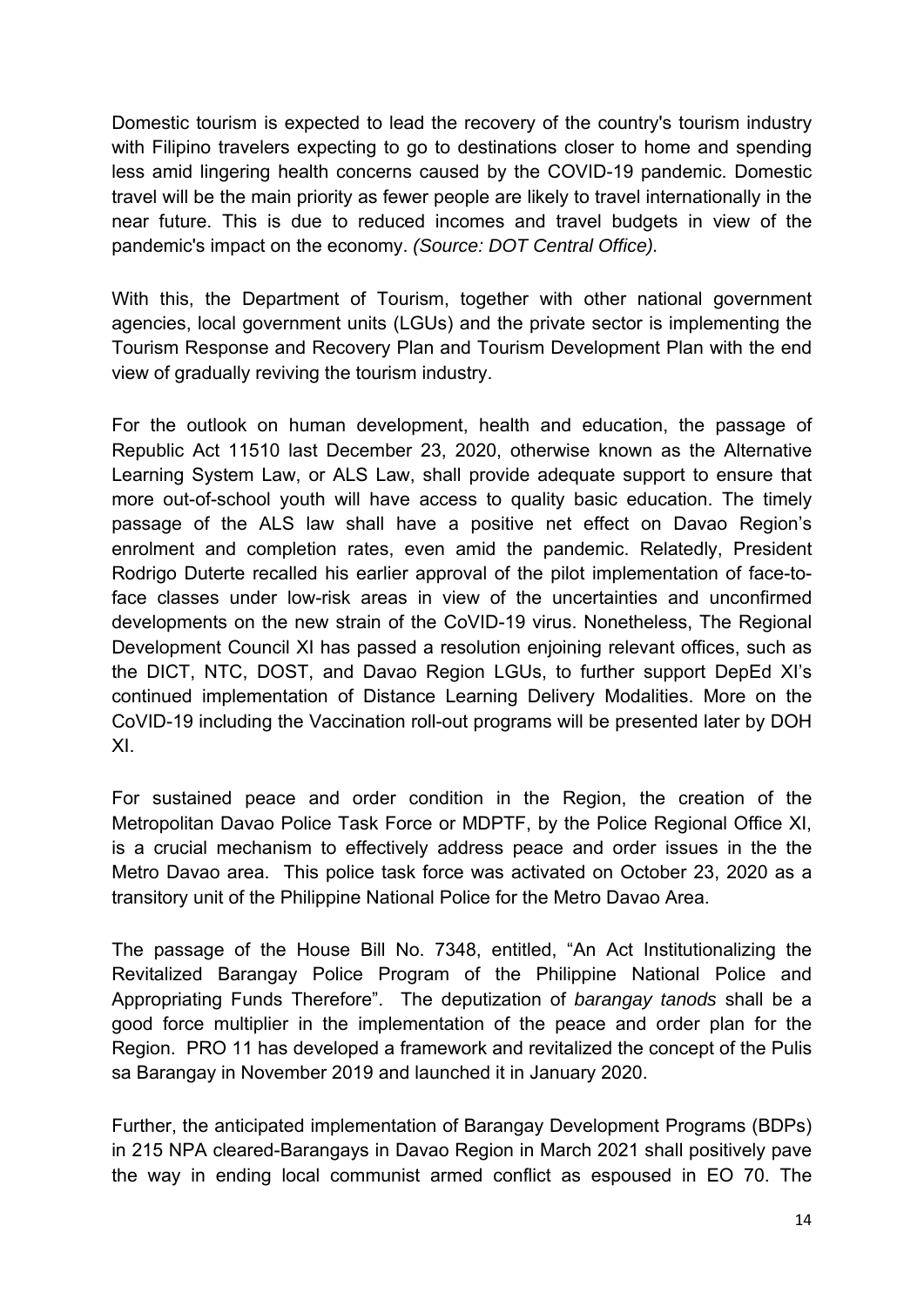Department of Budget and Management has approved PhP20 Million budget allocation for each of the identified 215 cleared-Barangays in this region under the BDP or a total of PhP 4.3 billion in 2021.

Despite the pandemic, the government is committed to fully implement the infrastructure program. In the 2021 GAA, about PhP 1.1 trillion, around 5.4% of GDP, is allocated to infrastructure. Acting Socioeconomic Planning Secretary Karl Chua estimates that around 1.7 million direct and indirect jobs would be created by the infrastructure program in 2021. This highlights the infrastructure program's pivotal role in reviving the economy given its high multiplier effect.

The major infrastructure projects in Davao Region included under the Duterte Administration's "Build, Build, Build" Programs that are expected to be fast tracked are as follows:

1) Davao City Coastal Bypass Road Project (DCCBRP) amounting to PhP 26.349 Billion. The DCCBRP is an 18.50-Km coastal road project which involves the construction/opening/asphalt paving of a 23-meter wide 4-lane road (with Bicycle lane), with slope protection including the construction of 6 bridges.

The Project is 83.87% completed based on total project cost released of PhP 8.588 Billion. Once completed, the road will serve as an alternative route to the already congested Davao-Cotabato Road en route to the city center. This aims to reduce travel time from Toril to Poblacion from 45 minutes to 15 minutes.

2) The Davao City Bypass Construction Project is a 4 lane – 45.5 km highway (2 - lane each direction), including Two (2)-2.3 km mountain tunnels, two (2)-Cut & Cover Tunnel (315 m & 130 m) at Cabantian Intersection and a 600 meter-Underpass along Davao-Bukidnon Road Intersection. The usual 1 hour and 44 minutes travel time between the two barangays will be reduced to 49 minutes. DCBCP consists of six (6) contract packages namely I-1, I-2, I-3, II-1, II-2 & II-3. Packages I-1, I-2 and I-3 is being financed by JICA Loan Agreement Nos. PH-P261 and PH-P273 while packages II-1, II-2 and II-3 is through GOP Funds.

The implementation schedule for the DCBCP is from December 2020 to January 2024. The Civil Works for Package I-1 which was awarded to Shimizu-Ulticon-Takenaka (JV) has started on December 21, 2020. Moreover, the Resolution of Award and Notice of Award to the JV of Nippon Koei Co., Ltd., Katahira & Engineers International Nippon Engineering Consultants Co., Ltd. in association with Philkoei International, Inc. were issued last December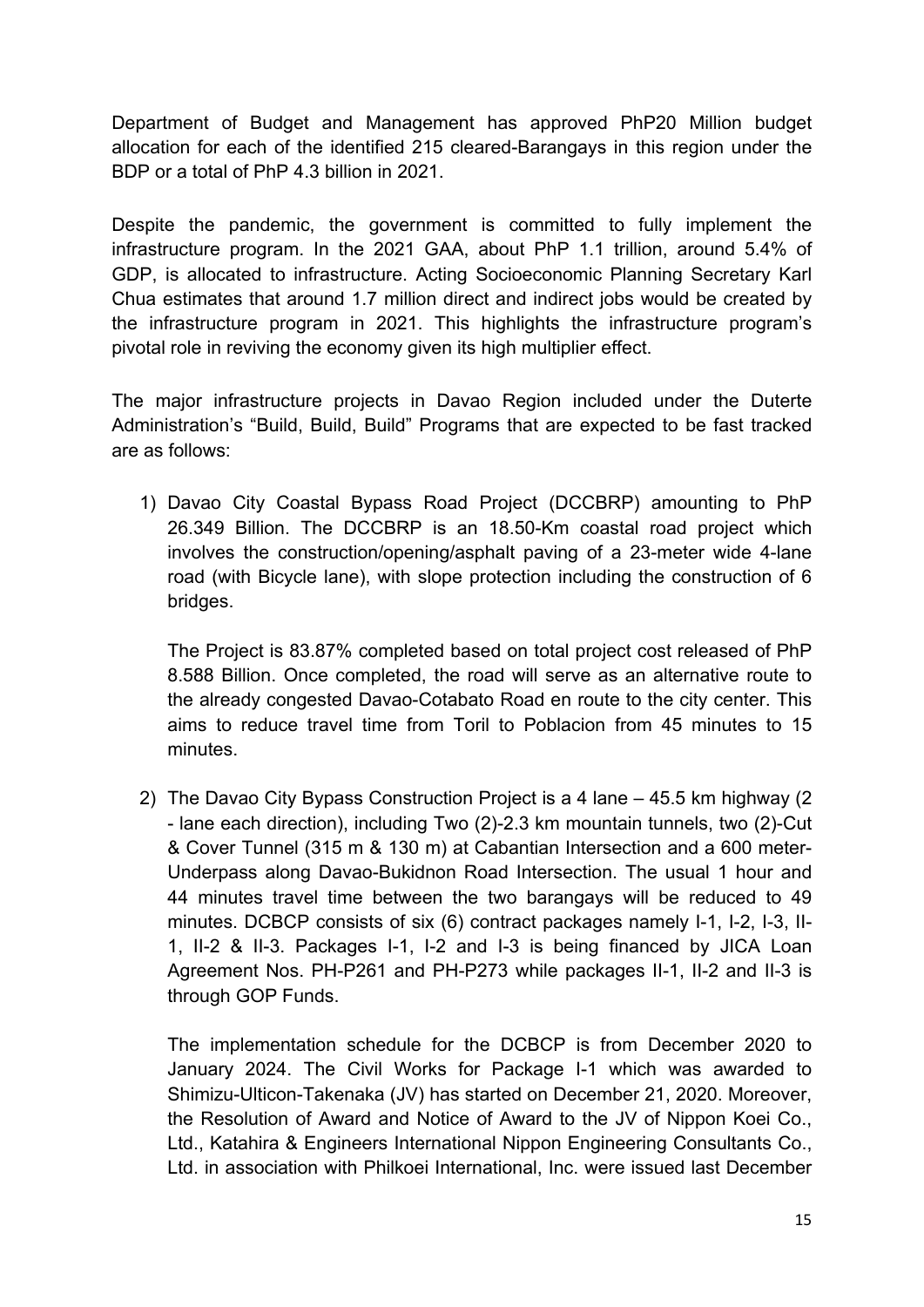9, 2020 for the Consultancy Services for Construction Supervision for Package I-1 and Tendering Assistance of Package I-2 and I-3. Detailed Engineering Design (DED) plans of Packages I-2, I-3 and II are for approval while the procurement of Consulting Services for Capacity Development for Tunnel Operation and Maintenance and Tender Document for procurement of O&M is ongoing.

- 3) The Davao City Expressway Project involves the construction of a two-way four lane urban 29.21 km- expressway with the standard cross section width of 20.1 meter for at-grade segment and 19.1 meter for elevated viaduct segment with an indicative cost of PhP 69.81 Billion. The Project aims to: (i) link the City's main areas with centralized movement of passengers and cargo such as seaport and airport; (ii) relieve traffic pressure in the downtown area; (iii) improve the transport logistics and traffic congestion in Davao City and improve the traffic conditions of residents; (iv) greatly enhance the traffic capacity, mobility and level of service of the Davao City section of the Asian Highway 26 (AH 26); and, (v) drive the rapid economic and social development of Davao City, and Mindanao as a whole, by providing efficient transport infrastructure facilities, promoting tourism and
- 4) The Samal Island Davao City Connector Project connects Samal Circumferential Road in the Island Garden City of Samal to Davao City between R. Castillo-Daang Maharlika junction. The SIDC, having an indicative project cost of PhP 23.04 Billion, was reviewed and approved by the NEDA Board during on November 29, 2019 following the endorsements coming from the City Development Councils of Davao City and Island Garden City of Samal, as well as, the RDC XI. On January 14, 2021, the Philippine and Chinese governments signed a design and build contract for the SIDC.

providing faster and efficient urban travel.

5) The Davao International Airport Modernization is an unsolicited project proposal to expand and upgrade the facilities at the Davao International Airport to improve its operations. A proposal to operate, add and transfer through Public-Private Partnership submitted by Chelsea Logistics and Infrastructure Holdings Corp. is being considered and evaluated. The Davao City Development Council has issued the project its endorsement through CDC Executive Committee Resolution No. 02, series of 2019, "Favorably Endorsing to the RDC XI the DIA Modernization (Improvement and Expansion) Project under the PPP Scheme". This project was approved by the ICC-CabCom during its December 20, 2019 meeting. Three (3) projects to be implemented by CAAP in 2021 shall be attributed to the DIA Modernization. These are Consultancy Service for Detailed Engineering (for Passenger Terminal Building), the Rehabilitation/Expansion of Existing Passenger Terminal Building and the Construction of a Parallel Taxiway.